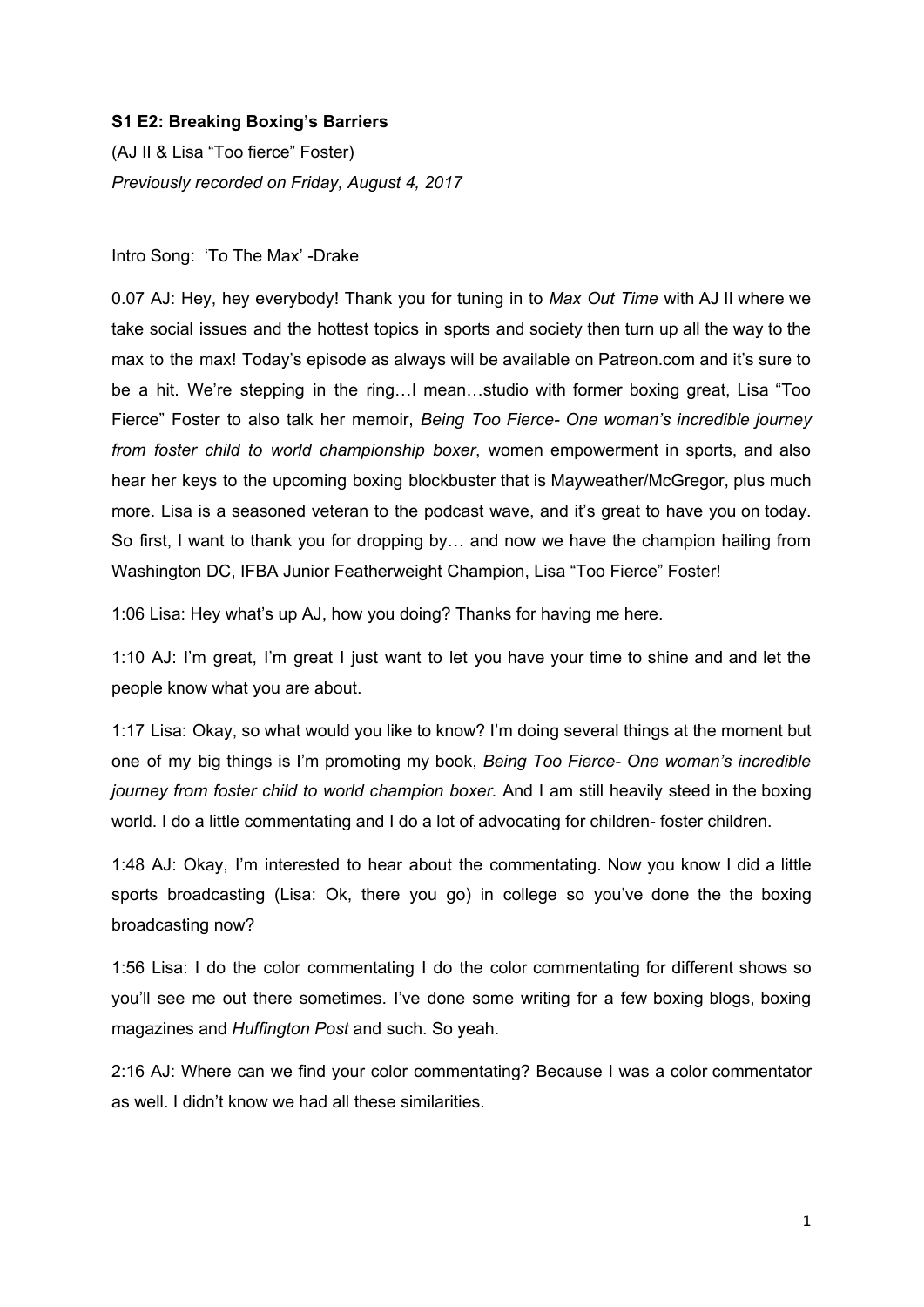2:21 Lisa: Oh yeah! So, I mean I've just been at various boxing events and I sit alongside so you'll find me in DC, I'm in Baltimore from time to time. So the area and when people come and ask me to come out as a special guest commentator, I'll come out. Indeed.

2:39 AJ: Okay, so you got the commentating, you got the writing, we had a little bit of a rap career back in the 80's.

2:46 Lisa: Oh my goodness, no you didn't bring that up.

2:48 AJ: No! We're in the studio we gotta…

2:50 Lisa: Yeah, we're in the studio but don't ask me to spit nothing!

2:55 AJ: Oh man! But the listeners but the viewers! One bar?

2:58 Lisa: No. That's a hard no. You going to give me the - go ahead and beatbox…

3:04 AJ: I was going to get you the beat!

3:07 Lisa: No do not.

3:08 AJ: [Imitates beatboxing] I was going to get you in there with it!

3:10 Lisa: Yeah, I got you!

3:12 AJ: But no, we're here to talk about your memoir *Being too Fierce* and your life story. How was it growing up in DC, you know, like we all did but going from foster home to foster home, and how did that lead you into boxing?

3:26 Lisa: That's the major question that I get all the time. My most asked question is, "how did you become a boxer?" The next most asked question is, "why do you like getting hit in your face?" I am asked the second question because I am a woman. I am asked the first question and that's a very good question. The way I became a boxer is that in 1997, I was inspired by the Mike Tyson undercard which was an all-female bout and it was Bethany Payne versus the coal miner's daughter Christy Mart-

4:08 AJ: Any relation to Martin Payne? We talking about the same Payne family?

4:11 Lisa: No, no no wrong Payne!

4:14 AJ: We talking about rawww doggg?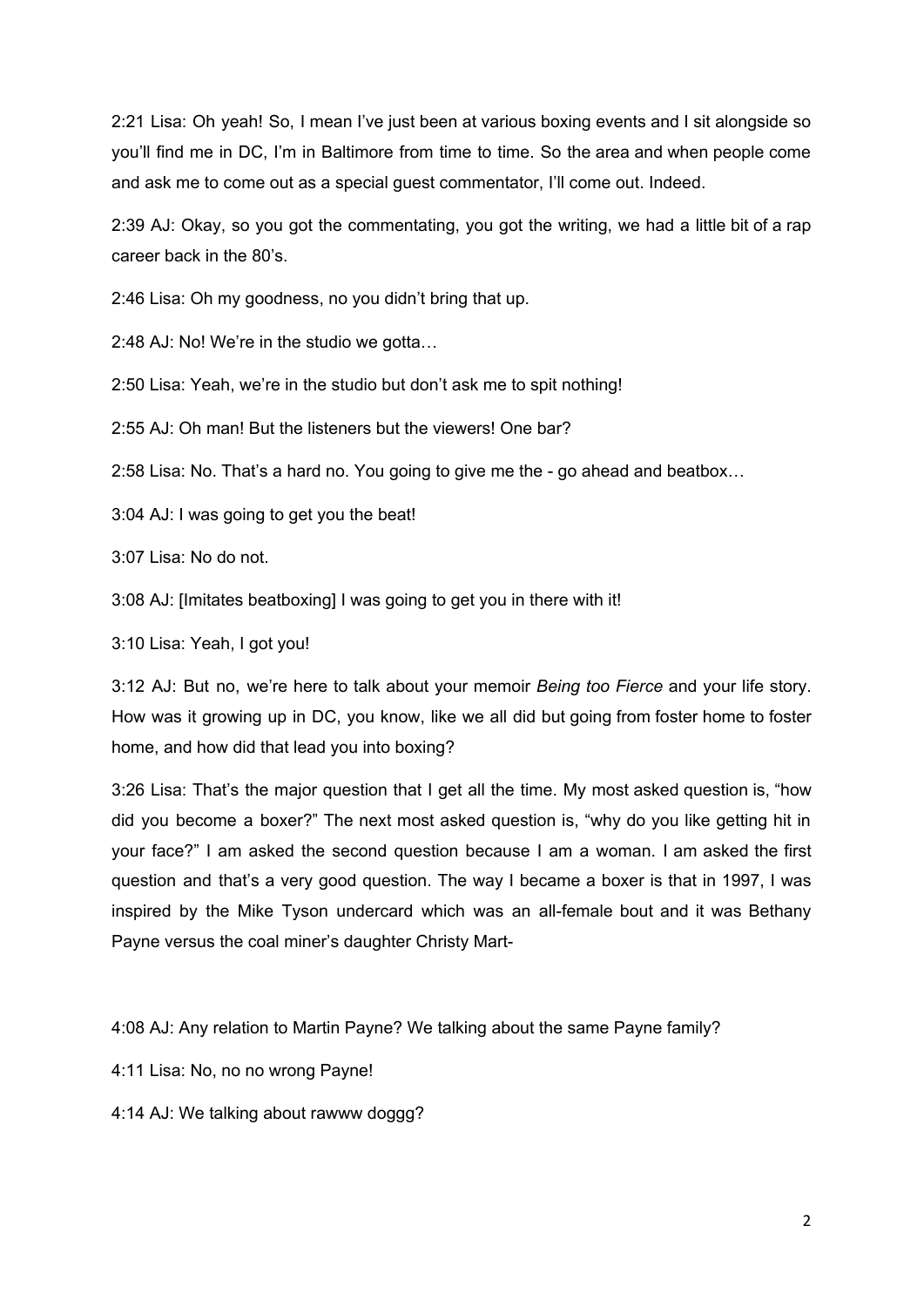4:15 Lisa: I would hope not! So, yeah, when I saw this fight on television and I realized my kids were of school age, I was a stay-at-home mom and I've always loved Muhammed Ali. He was my idol to a degree, and I was just like, that is what I am supposed to do. And I searched around for a boxing gym and no-takers. I just had to get in through the back door through a friend of the family and he took me to the gym and I was off from there.

4:55 AJ: What makes your story, what makes your memoir such a success story? Why should people go out and buy this book?

5:00 Lisa: It's a very - I wrote my book so that if a blind person were hearing it, they could visually be there, I put people descriptively in my book. Another good reason to buy it, if you want to learn about our broken foster care system, throughout this country, read my book. You've probably met foster children in your lifetime and you get the sense that they are "problem kids" because they've come from broken homes, or they've come from dysfunctional families, or that they are "problem children" because they've switched from foster home to foster home. I was in thirteen different placements in my switching around however, I didn't even know half the time when or why I was moving. I was a ward of the court so my four brothers and I all went into care at the same time but not before we were in an actual orphanage. So, when they closed the orphanage down, then it was we started to move around and we started to separate, and so when I call our foster care system "broken" I say it for not just for reasons because of the problems with the kids or you know I say it because ---the government does not have a hold on what's happening when a child is in foster care. They just think that these agencies have it, they're [agencies] taking care of all the issues and situations that children have and most of our kids need therapy, need love first of all and secondly therapy from the situation of being separated from their biological parents.-- Those checks and balances still are not being addressed and I am advocating every single day of my life and that is one of the reasons why I wrote my book because I wanted people to see what I went through. All the forms of abuse, every name it, I went through. So when I went into the boxing world that was like, there was nothing that can be done to me that hasn't happened except for death. So, that's what my book is really talking about, it's designed to evoke emotion so, I want people to laugh with me, cry with me, feel joy, feel the pain, feel the despair, feel the enthusiasm. You get all the emotions, all these emotions as you read the book but when you look at the cover of the book, you'll see a picture of me as when I was around 8 years old and that picture was in my files, in my foster care files and then you'll see a picture of me the big picture of me as a boxer when I wasn't yet a champion and then the picture of the back is me right now. So, you'll see three stages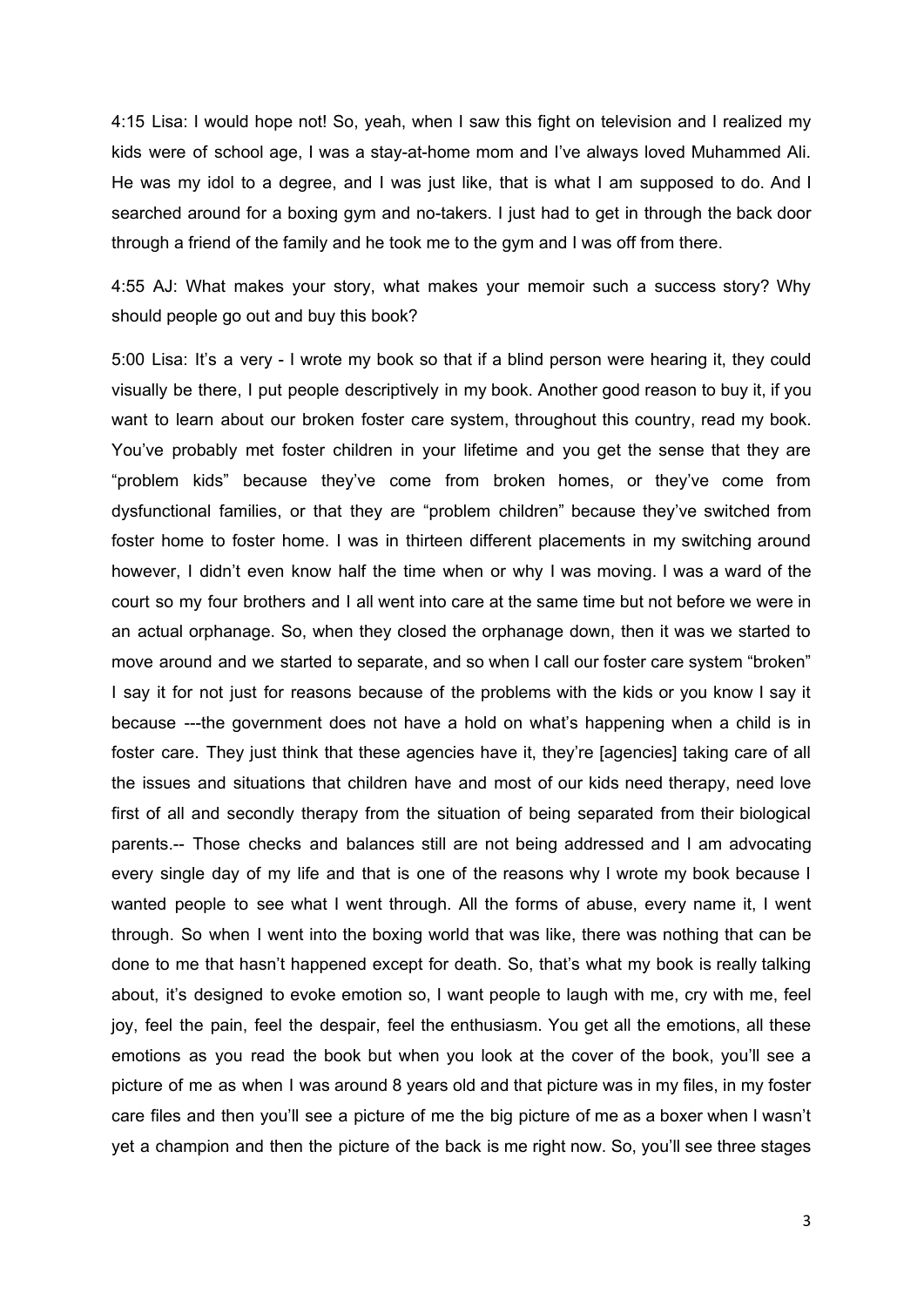of my life and you can actually see the growth through those three pictures. The cover in itself is designed to give incentive to people like me who come out of foster care or who are emancipated out of any system, it may be the prison system and want to change their lives for the better so that's why I wrote the book.

9:05 AJ: Well it's a very inspiring book and it sounds like you were inspired by Mike Tyson a little bit and I know his story personally. He had a lot of run-ins with the law growing up and he fought on the street before he was taken in and did his boxing career. Were you inclined to fighting as long as you were growing up and in turned that and channelled that and translated that in the ring? Or, how did that anger translate into your boxing career?

9:30 Lisa: Okay, so for the most part, I was never on the street, I was always in a foster home. So let's make that notation, being in foster care, it's bad enough. Being on the street is a lot different. I've never been arrested a day in my life, I've never even been to the principal's office but I'm the exception to the rule of foster children because there are so many children suffering from post-dramatic stress disorder who have been abused in the way that I had been. So the way that I channelled that energy from being in foster care is through writing the book. But, before then to be motivated and it was like a catharsis, me hitting the bag and me letting out that extra energy and anger and resentment that I had toward the foster care system and I always say, I don't look at myself as the victim, because I am not the victim. The individuals that did the things to me and are still doing that to kids out here, they're the real victims because nine times out of ten, it's been done to them. But at some point, we have to break the pattern.

11:06 AJ: I would like to bring up what you're doing now. You train people and you're at the gym working out with people, what is a day in the life of 'Too Fierce' now?

11:18 Lisa: I am an ambassador for *Connect Our Kids,* a nationwide organization, which is designed to use technology to connect kids in foster care to actual family members. Whether it be a third, fourth, fifth cousin that they don't even know that's out there. A brilliant Doctor, Jennifer Jacobs, designed technology that will it is like a cross between Ancestory.com and Match.com that matches children to family that they probably ever knew they had. Studies have been done that this system works that when you're actually with a family member, you move around less because you are with family. Even if it's a third or fourth cousin. So it's like, with me I never even knew that I had other family out there. I was born in '68 and so I started at St. Ann's infant home and I went to Junior Village and then I went on through the foster system from there. Then went on to independent living and then I was emancipated out. Now, just imagine a kid being matched with a relative they didn't even know they had. It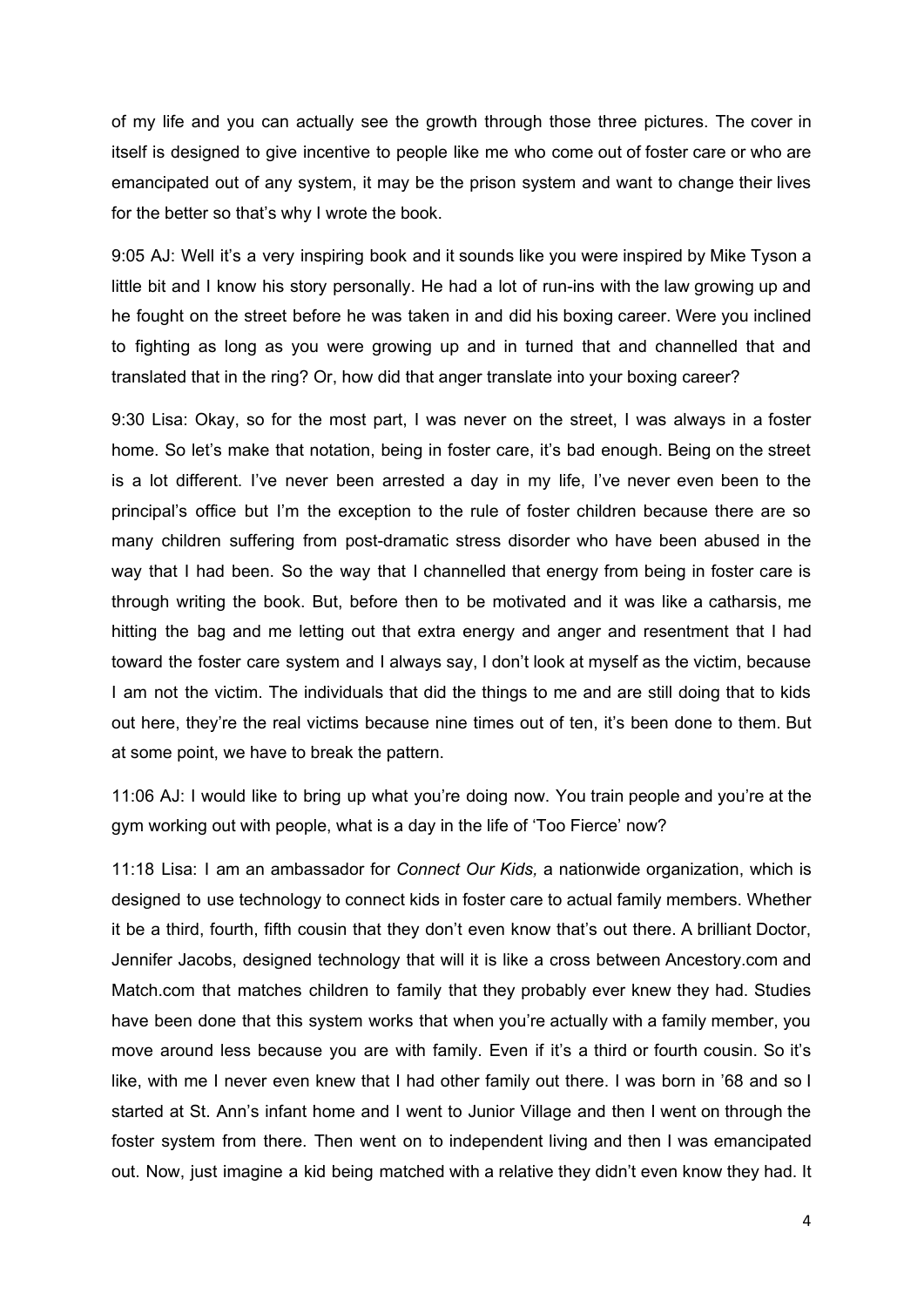might be in a different state but that kid will be taken care of by a family member instead of a stranger who may be after money only.

13:07 AJ: So have you ran into relatives you never knew you had, since you got out?

13:13 Lisa: Recently. Well, when I got out of foster care, I met relatives later on that never even knew existed. It's difficult because of what I went through, I really didn't know how to develop relationships with them and that's another thing. When you go through these things, you don't know how to hold onto relationships and it it it wears in marriages and there's enough problems in marriage as it is. Just imagine not being able to hold onto a mate because of your baggage. Or, not being able to accept or know even what to do in a real family because you've been moved around so much. With every move that I made, I moved to a different school, a different church. So every just about every denomination that you can think of, I've had to, as a Christian, move to that church. From an Episcopalian to Catholic to you know and so nothing's really owned, you don't really own anything until your next move.

14:28 AJ: Do you feel the need to have more long standing relationships with people and jobs? Have you stayed at a job for a really long time because you like to really connect with people now just based off your background?

14:41 Lisa: I am a goal and achievement oriented person because of my background. I love stability so that is part of the reason why - when I sought out the world championship title, I gave it my all and I was determined at 28 year old. No one, people don't normally stop boxing when they're 28. You know kids start and they grow into it and grow up past it to turn pro. I had two amateur fights and then I turned pro because I was on a mission.

15:24 AJ: So how did you cultivate that skill? You talk about Muhammed Ali before (Lisa: Yes, yes.) and how he is one of your idols. What did you do to really enhance the way you were able to box? Did you mirror him or look at his tapes? What was it that got you hooked?

15:39 Lisa: I guess I have been watching Mohammed Ali since the 70's since I was a kid and we used to mimic him. We would get up, when he would come on television, we would get up and do his moves. I had two brothers that were living with me at the time, I had one brother named Mark, who was completely, you know he was the Ali Fan. We quickly became Ali fans because of him because he forced us to watch it because he was the eldest. He was like, "ya'll going to watch this, I don't care." We weren't watching cartoons or whatever, *Gilligan's Island* that night, it didn't matter what was on that night. We were going to be watching the fight. I would get up and mimic and say, "I can do it just as good as you!" That was a gift I always had was that of a mimic. When you have something in your gut, as you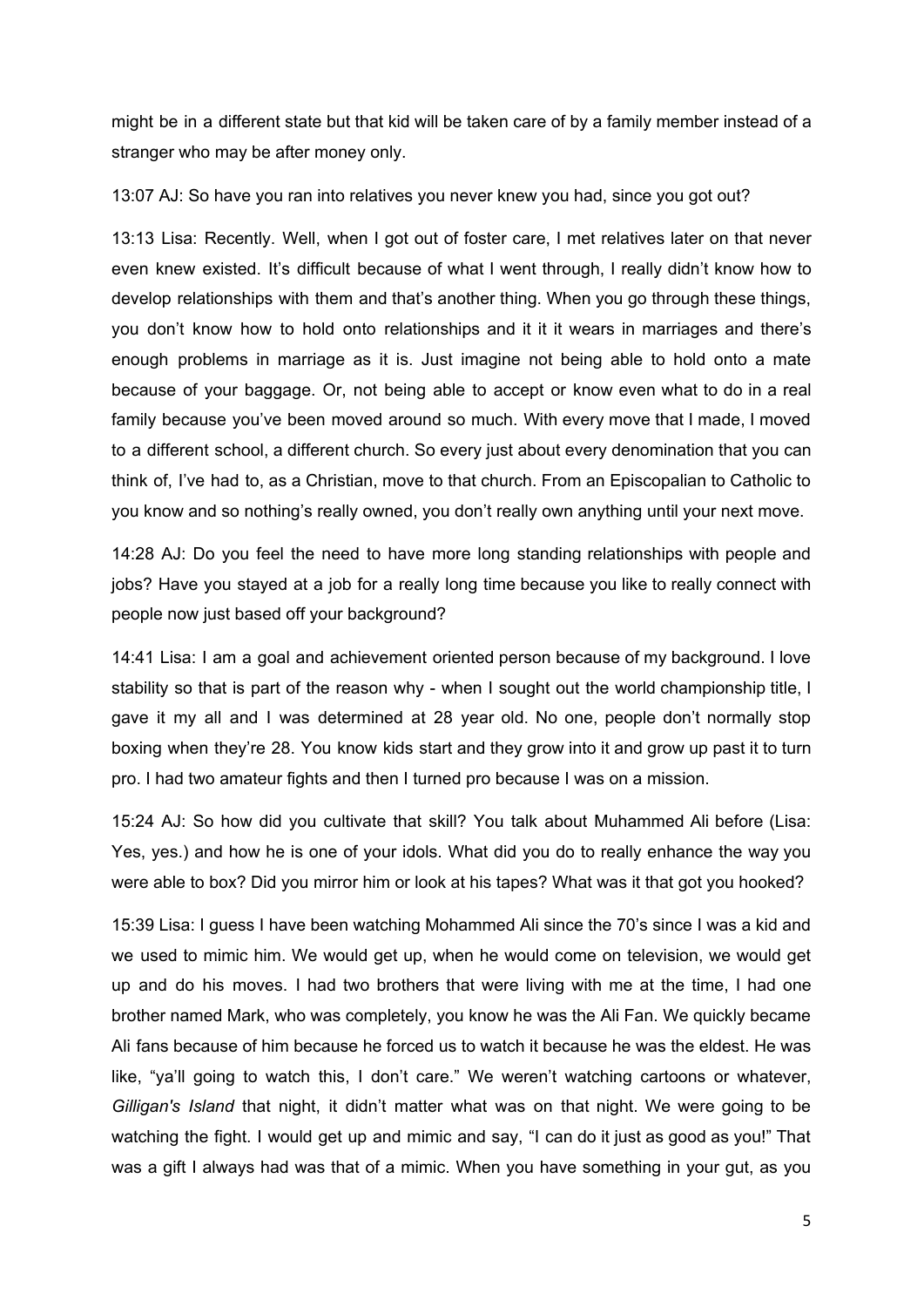know, when you got to do something especially when it's contact like yourself who is a football player right? [To AJ] You feel that hunger and that burn. Even now as I am retired and much older, I feel like I can step into the ring tomorrow and still be successful but I just happen to know when to stop.

17:00 AJ: Well then I'll put you on the spot a little bit. If you could just step in the ring right now and you can have anybody, either living or deceased, who would you want to throw it down with? Go toe to toe with right now?

17:15 Lisa: Who would I want to? Well I would want to get the biggest pay day that I could. The whole idea is to fight the person that can pull you up to the next level. I would say Claressa Shields right now, she has a fight coming up. She's a two time Olympic gold medallist, history maker, beautiful, gorgeous, wonderful, amazing women. However, if I were to step back in time and want to fight someone, even though she was not in my weight class, I would want to fight Christy Martin. She was the golden girl at the time, I would want to fight her because she was 132lbs and I was 119lbs. She had beaten everybody mostly in knock-outs, so if I were to train for somebody when it was my time, I would want to train up for her because I would want that championship and I would want that money.

18:45 AJ: Alright, so you heard it here first! Wherever you are Christy Martin, we're calling you out right now! Come to D.C.

18:50 Lisa: We got Don King right here.

18:52 AJ: We coming to D.C. live and direct from Stadium… Naw I'm kidding.

18:58 Lisa: So check it out, I just gave Christy Martin respect just then.

19:03 AJ: That's what it is, that's what it is about. In sports, that's all it's about; giving respect to your opponent

19:07 Lisa: Don King.

19:08 AJ: No, no, no, no, no I couldn't do it. I don't got the hair for it. I got the waves. I ain't got it. But just sticking with this boxing and the sports narrative we got going now, a lot of people would say that boxing is a man's sport, you know. A lot of people say women should not be in the sport. Why do you say to the nay-sayers? What do you think about quotes such as these?

19:35 Lisa: I say nothing to the nay-sayers, I just show them. As far as it being a male sport, sure it started out as a male sport but so did everything else and we just make it our own.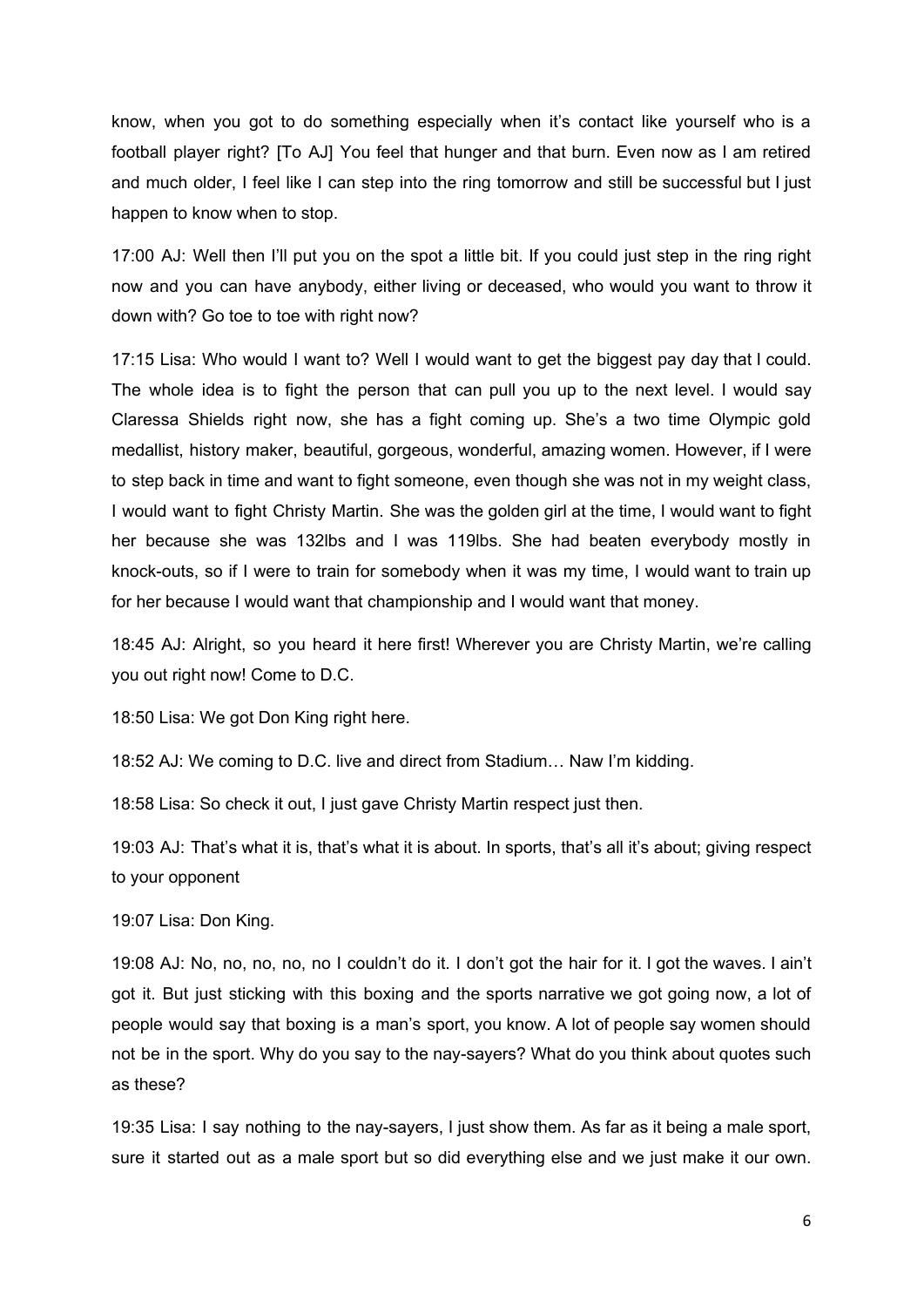For women, I would say to any women who are being told 'women don't do this or women can't do this' I was in the Navy but I'm not going to use that language but I would have told them on here I would tell them to 'go and do something'...

20:13 AJ: Ok well we're unedited around here no FCC airwaves so feel free you know…

20:18 Lisa: Ok yeah you got it you got it. I'm not going to use those exclamation points right yet only when needed. So anyways, they got it they got it, I'm not going to use that explanation we wouldn't need it. But, I would say to the nay-sayers because I have a lot of nay-sayers. I am the first and only female boxing champion coming out of Washington DC and so there it is! If people haven't seen it before, they don't think it can actually happen especially with someone from their home town. Look at Claressa Shields right now, she's making history and I'm so proud of her because she's keeping it alive. It's because of women like her who are keeping it alive and all throughout the world.

21:14 AJ: So, being a woman and actually especially being a black woman, were there any prejudices when you were coming up as a boxer? Did you feel any type of negative treatment or animosity towards you during your career?

21:34 Lisa: Well, in everything that a person is doing or trying to achieve and you know this probably too AJ, they're haters. There's going to be haters (AJ: Hi haters). Hi haters, how y'all doing! They're haters and it's okay. I welcome them because it feeds my ambition to to be better. But let me just tell you, boxing is not for the faint of heart. I was on the road most of the time, all the time. I didn't have a manager or a a promoter so I was virtually doing it on my own. I would go into Philly, different towns, taking that walk to the ring, you see what you see on television because you're seeing it on television and they keeping that under control. But you're fighting in a smoker, in a small club in Philadelphia or with a Philadelphia audience and you're coming from out of town. You got to have a heart to get through that crowd so if you're not a real boxer or if you're not serious, you're not focused. So, when I walk through that crowd and walk down that aisle I was so focused that I didn't see anybody, all I saw was that corner of the ring that I was going to. Whether they were saying, "Hey! Too fierce" or if they were saying, "You're about to get your ass kicked!" or "You're about to get knocked out!" If they were saying things I never heard it. It's like you hear it or you don't it's all white noise and when I get into that ring, everything becomes clear.

23:40 AJ: One of my former head coaches, Tom Allen, at Indiana University. He had a saying, "Ear muffs and blinders- you don't see them you-don't hear them." I'm glad that you brought that up. Not only is boxing a sport that you said is a male dominated industry, but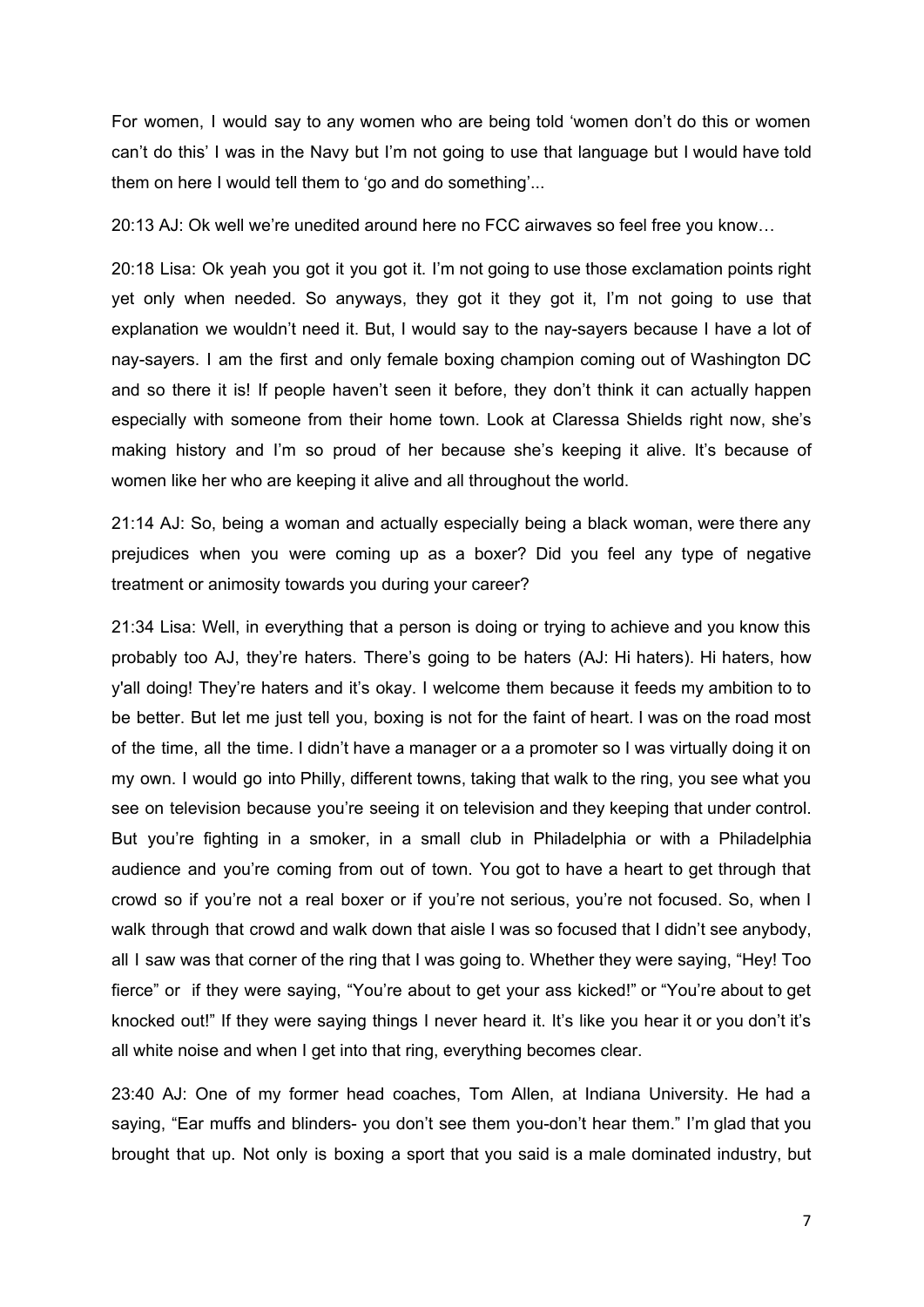the workforce is general is a male dominated industry. Last week was 'black women's equal pay day'.

24:08 AJ: Yes. July 31<sup>st</sup> was 'black women's equal pay day.'

24:11 Lisa: Let me write that down.

24:13 AJ: Mhm many celebrities, everyone were very outspoken about it on social media, Serena Williams wrote an article on fortune.com.

24:18 Lisa: I did see that. I did see that.

24:21 AJ: So all of that was going on to say that black women make 63 cents to the dollar that any male makes in the workforce. The reason why this day comes in July because it will take 7 more months for a black woman to make the same amount of money that a male made in 2016, so 7 months behind.

24:45 Lisa: That's just ridiculous.

24:46 AJ: It's a ridiculous, a staggering number. But Steph Curry who won the NBA MVP [Most Valuable Player] in 2016 made 11.4 million dollars. Let's put this into perspective, the WMBA MVP, she only made 95, 000 dollars, staggering statistics. So in sports in particular, this is way worse in society actually.

25:14 Lisa: This is indicative in the exact same way in boxing. We don't even see a fraction, I think Laila Ali was the highest paid women's boxer probably then probably Christy Martin. Can you imagine us even being at a George Foreman level let alone a Mayweather level? That's not to take anything away from George. I'm talking about his boxing career not his grill.

25:49 AJ: No, no, no because I used to grill it up. Give you some fried bologna and get me two pieces of potato bread. We used to do that.

26:00 Lisa: It would be completely dry. You have to dry your bologna out.

26:04 AJ: Yeah George Foreman he had the reality show he had everything going on back in the day.

26:06 Lisa: He had it all. Yes he did.

26:10 AJ: Yeah but he was eating too many of them burgers off the grill. But yeah you were saying about Laila Ali and and also in boxing as well?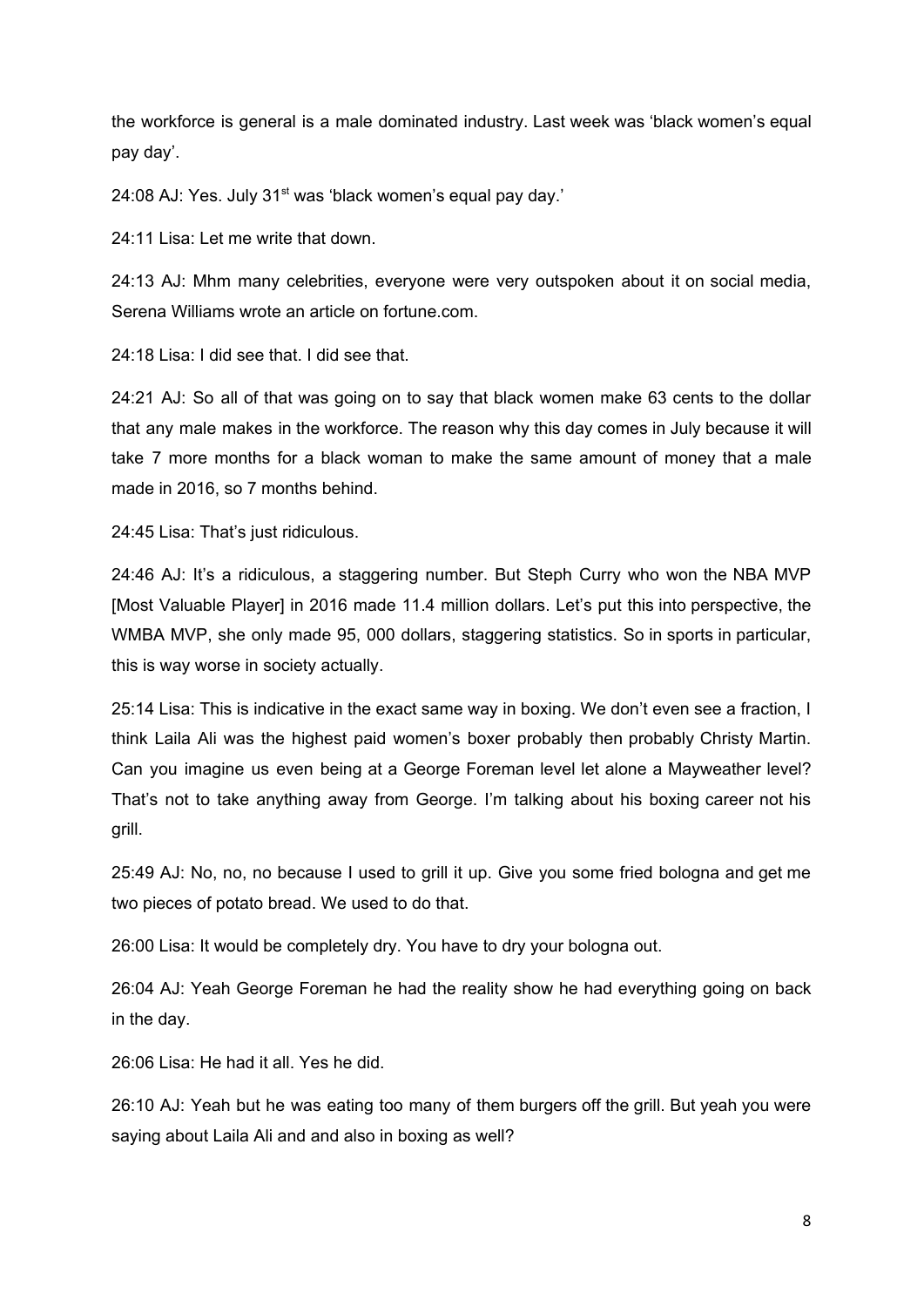26:21 Lisa: Laila Ali made most of her money from her endorsements. Serena Williams is doing very well but you can't compare that to male on top of their game. She's known as one of the greatest athletes of all time. Her status at that level as being a black woman is lowered. I think there was an incident last month, she played in *Precious*, Monique was talking about the very same thing, in acting for women and let alone a black woman. She went for Oprah Winfrey and she went for Tyler Perry and said 'Look I won an Oscar and you all told me a certain thing if I won an Oscar that I would get paid a certain way" and look at Kerry Washington and Gabrielle Union and *Empire*, Taraji, she's bringing in numbers that are just beyond compare. She may be getting paid better than most but it's still not fair and that was Monique's point.

27:57 AJ: Yeah, it's women in all the workforces, it's women in sports especially. The woman's name from WNBA is Nneka Ogwumike and like I said she's not even making six figures. Steph Curry, Lebron and those guys are making 11, 20/30 million dollars and the numbers are staggering.

28:20 Lisa: I've seen some women who were called 'pork chop lips', I've had my nose broken just in training. You know just, cuts beyond belief, they are going to wear those cuts for the rest of their lives and they're not getting paid any money. But I also say this, don't do anything that you don't love because if you're doing it for money, it's for the wrong reasons anyway.

28:55 AJ: Coming from a legend right here and you've definitely been in in those shoes before so I wanted to have your take on that. Since you are the IFBA Junior Featherweight Champion, I want to take to another champion, my man, is 50 and 0 49 and 0 he is undefeated… Money Mayweather is going to step in the ring with the UFC fighter, Connor McGregor. He right out of Ireland and he has been doing his thing on the UFC circuit and he should be praised for that, that's great, you know? He's got no chance against Money Mayweather but I want to get your insight, the real keys to this match-up. So Vegas bet-ters, let's listen in.

29:38 Lisa: Great entertainment! That's all I have to say.

29:41 AJ: It's Pay-Per-View for a reason.

29:42 Lisa: Great entertainment, but boxing and MMA are two different things entirely, and if McGregor comes and boxes… great entertainment! I don't like to bad-mouth anybody's stuff, do what you do, enjoy your stuff as you like, but great entertainment. And I'm smiling.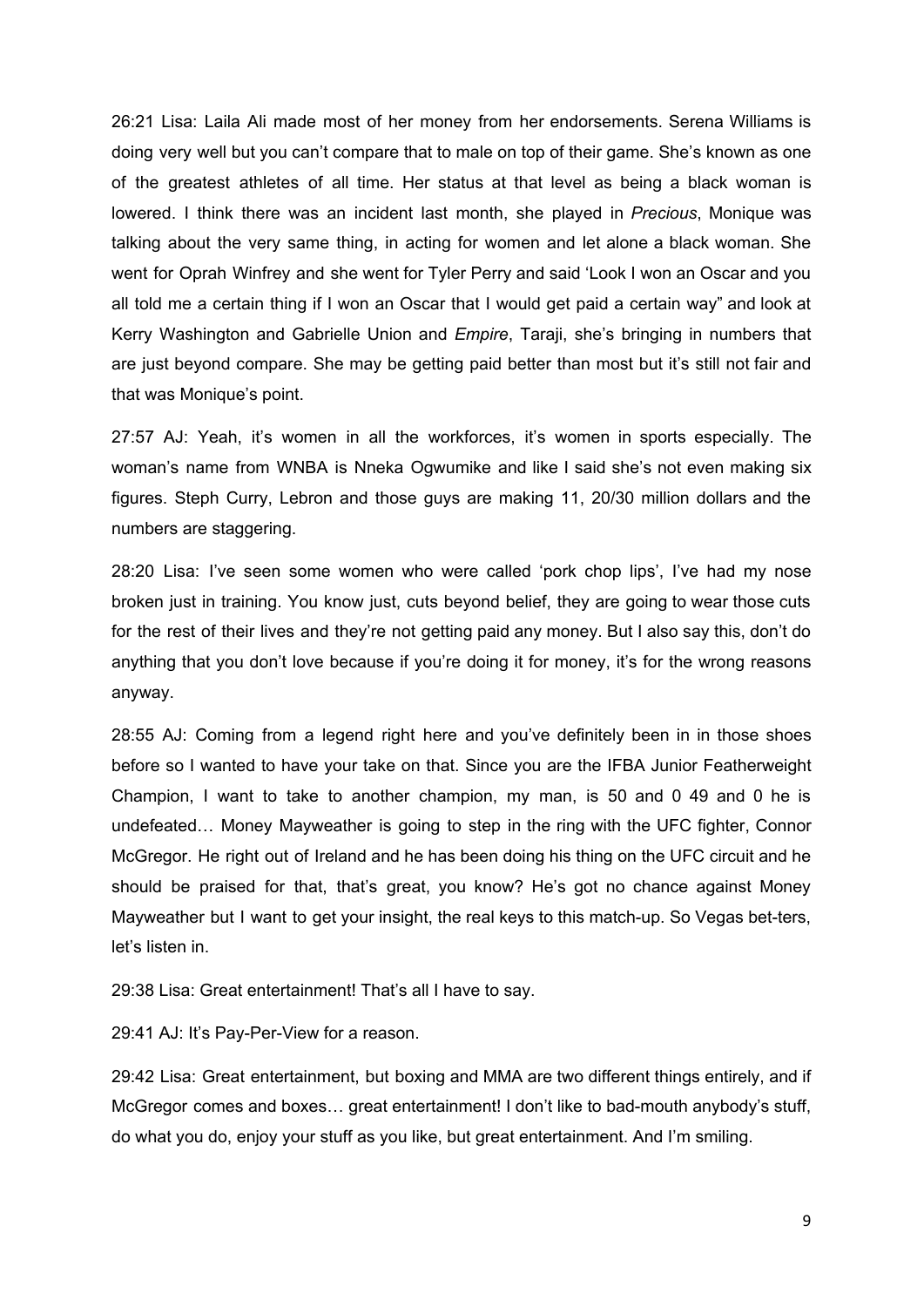30:07 AJ: Skip Bayless is saying this and people who really know boxing are saying, well Mayweather is going to step in and really do something.

30:09 Lisa: Oh come on. Don't do this. No, no, let's not.

30:16 AJ: I'm playing Devil's Advocate, I know who's going to win.

30:21 Lisa: Oh my lord. You're trying to go somewhere else with me.

30:24 AJ: I know who's going to win but he [McGregor] has no chance? Ok on a scale of 1 to 10, what are his chances?

30:30 Lisa: Okay…it's about as good as the chances of another plane flying into the 14th St. Bridge. Crashing.

30:43 AJ: Well…we got aircrafts going down all the time nowadays. What you mean?

30:48 Lisa: That's true but so put your money on McGregor if you feel like that.

30:52 AJ: Oh naw. I don't have any money so I-

30:53 Lisa: Well I just said if you look, look, let me tell you, the smart bet, the smart bet is to bet against Mayweather. Bet money that you are willing to lose but if you win, it's still a smart bet because you just got paid. When I was fighting my fight against the champion, Kathy Williams, out of Canada and I was at Treasure Chest Casino. I said in my book that if people at that casino that night had put their money on me, I was a 13 to 1 underdog, imagine what the pay-off was. In that arena, with my record and who she was and in her status and such. Here I come, a virtual unknown, I am in the ring with the champion and there are a handful of people who put money on me, they got paid because I knocked her out on the 9<sup>th</sup> round. However, the ones who would of bet on her if she had won, would not have got nearly as much. So just imagine that, so I would say if you going to make a bet, place a bet of about 200\$ on Mayweather and 100\$ on McGregor. It's 300\$, you're willing to lose it all anyway so you're going to win something.

32:26 AJ: Well…all the bookies out there, you've heard it here first. From the champion, DC's Champion, DC's first female champion. Straight out of DC and she came with some knowledge that blew my mind today, didn't even know that she had and she also got some rap skills that will be on the edited, the extendo version of the podcast. Thank you so much and still standing at 5 foot 7, the IFBA Junior Featherweight champion, as always, Miss 'Too Fierce' Foster.